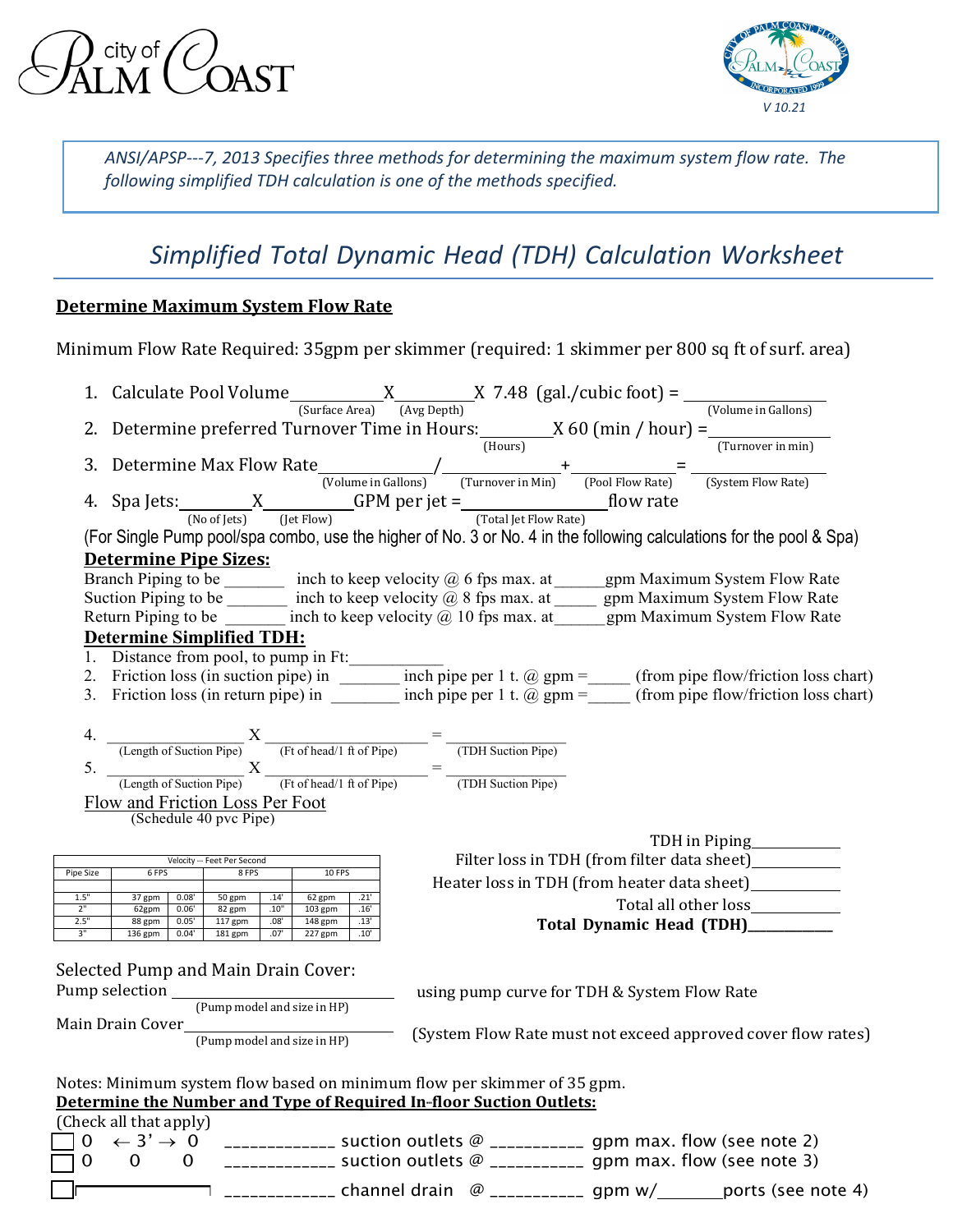## TDH Calculation Options

(For each Pump)

# *Check one*

Simplified Total Dynamic Head (STDH) Complete STDH Worksheet – Fill in all blanks ☐ Total Dynamic Head (TDH) Complete Program or other calcs. Fill in

required blanks on worksheet & attach calculations

Maximum Flow Capacity of the new or replacement pump

#### **Notes**:

- 1. If a variable speed pump is used, use the max pump low in calculations
- 2. For side wall drains, use appropriate side wall drain flow as published by manufacturer
- 3. Insert manufacturer's name and approved maximum flow
- 4. See installation instructions for number of ports to be used
- 5. In-Floor suction outlet cover/grate must conform to most recent edition of ASME/ANSI A112.19.8 and be embossed with that edition approval
- 6. Pump, Filter and Heater make and model cannot change, and equipment location cannot be move closer the pool without submitting a revised plan and TDH calculation worksheet for approval

| Velocity -- Feet Per Second |           |       |           |      |               |      |  |  |  |
|-----------------------------|-----------|-------|-----------|------|---------------|------|--|--|--|
| Pipe Size                   | 6 FPS     | 8 FPS |           |      | <b>10 FPS</b> |      |  |  |  |
|                             |           |       |           |      |               |      |  |  |  |
| 1.5"                        | 37 gpm    | 0.08' | 50 gpm    | .14' | 62 gpm        | .21' |  |  |  |
| 2"                          | 62 gpm    | 0.06' | 82 gpm    | .10" | $103$ gpm     | .16' |  |  |  |
| 2.5"                        | 88 gpm    | 0.05' | $117$ gpm | .08' | 148 gpm       | .13' |  |  |  |
| 3"                          | $136$ gpm | 0.04' | 181 gpm   | .07' | $227$ gpm     | .10' |  |  |  |
| 4"                          | $234$ gpm | 0.03' | 313 gpm   | .05' | 392 gpm       | .07' |  |  |  |
| 6"                          | 534 gpm   | 0.02' | 712 gpm   | .03' |               |      |  |  |  |
|                             |           |       |           |      |               |      |  |  |  |

Date

Contractor / Engineer / Architect Signature

Print Name

| Note: These Requirements Apply ONLY to the Filtration Pump                  |
|-----------------------------------------------------------------------------|
| <b>Maximum Filtration Flow Rate Calcutlations</b>                           |
| Pool Water Volume $\qquad$ $\div$ 360 = $\qquad$ gpm = filtration flow rate |
| Is there an Auxiliary load on the filtration pump? Yes NO                   |
|                                                                             |
| Maximum Flow Rate _______ gpm (maximum auxiliary pool loads or              |
|                                                                             |
| The pool filtration flow rate shall not be greater than the rate needed     |
| to turn over the pool water volume in 6 hours or 36 gpm whichever is        |
| greater. This means that for pools of less than 13000 gallons, the          |
| pump shall be sized to have a flow rate of 36 gpm or less.                  |
|                                                                             |
|                                                                             |
| Filter Factors: (Cartridge .375) or (D.E 2) or (Sand 15)                    |
| (Filter factor) (Minimum filter size)                                       |
|                                                                             |
| Backwash valve? Yes $\Box$ No $\Box$ (if yes, must be 2 inch min)           |
| Pump Selection from APSP database on Curve A (less than 17000               |
| gallons) or $C$ (greater than 17000 gallons) (circle one)                   |
|                                                                             |
| Flow Rate (low speed) _______ gpm @________ rpm                             |
| Flow Rate (high speed) _______ gpm @______ rpm (not required                |
|                                                                             |
|                                                                             |
| Standard time clock $/2$ speed time clock $\boxed{\phantom{1}}$ or other    |
|                                                                             |
| Notes: suction piping in front of pump inlet must be 4 pipe diameters       |
| in length. Must have 18" of straight pipe after the filter for solar.       |
|                                                                             |
| Swimming Pool Specifications for:                                           |

ANSI/APSP/ICC Worksheet Swimming Pool Energy Efficiency Compliance Information

License Number

Telephone Number